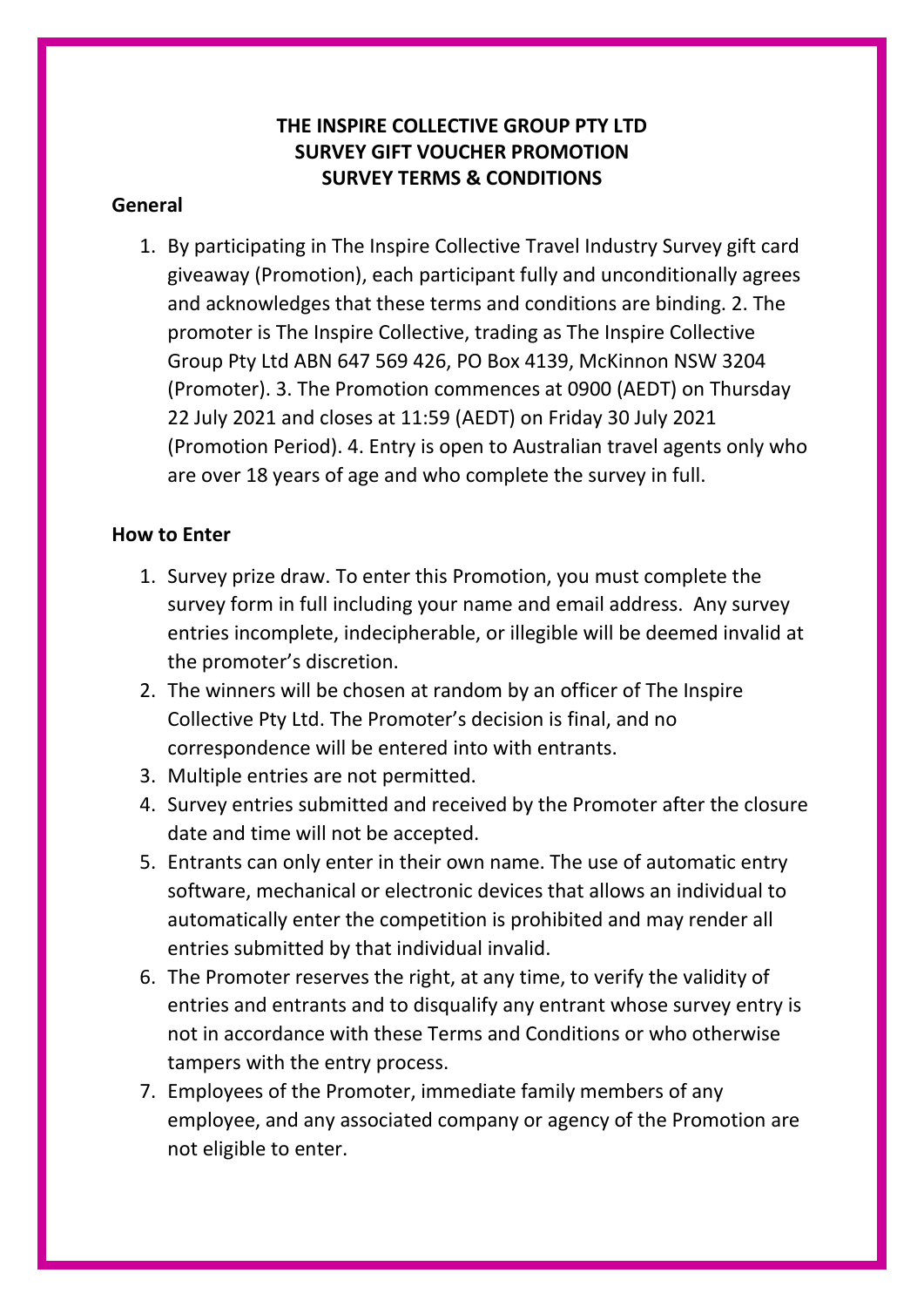8. Entries not completed in accordance with these terms and conditions are void. Entries will be deemed void if stolen, forged, mutilated or tampered with in any way.

### **Draw and Prizes**

- 1. Judging for the prizes will take place at 129 McKinnon Road, McKinnon Victoria at 11.00am (AEDT) on Monday 9 August 2021.
- 2. Five (5) winners will receive a \$100 Visa Gift Card.
- 3. Total prize pool value is at approximately \$500 including GST.
- 4. Winners of this competition will be notified via email to their nominated email address by 18.00 (AEDT) on Thursday 12 August 2021.
- 5. In this email the winner will be sent instructions to redeem their prize.
- 6. This prize is non-transferable, non-refundable, cannot be sold, exchanged for cash.
- 7. If the winner cannot be contacted, the Promoter has the right to select new a new winner.
- 8. The Promoter reserves the right to alter the rules of the competition at any time.

#### **Personal Information and Privacy**

1. The details contained in your entry are protected by security safeguards detailed in the Promoter's Privacy Policy, which is available at [http://www.theinspirecollective.com.au.](http://www.theinspirecollective.com.au/) You can contact the Promoter's Privacy Officer if you would like the details of the personal information that the Promoter may hold about you or if you would like to be corrected. Our Privacy Officer's contact details are Privacy Officer, PO Box 4039, McKinnon VIC 3204. By opting in to subscribe to The Inspire Collective, you will be subscribed to The Inspire Collective Group Pty Ltd's member database for communications. 8. Your privacy is important to us. Your information is collected by The Inspire Collective Pty Ltd and will be used and held in accordance with our Privacy Policy. Information you provide will be used for the purpose of conducting this promotion, sending you our newsletter, keeping in touch with you about news and information. If you consent, we may also provide your information to third party organisations for marketing purposes. You may remain anonymous.